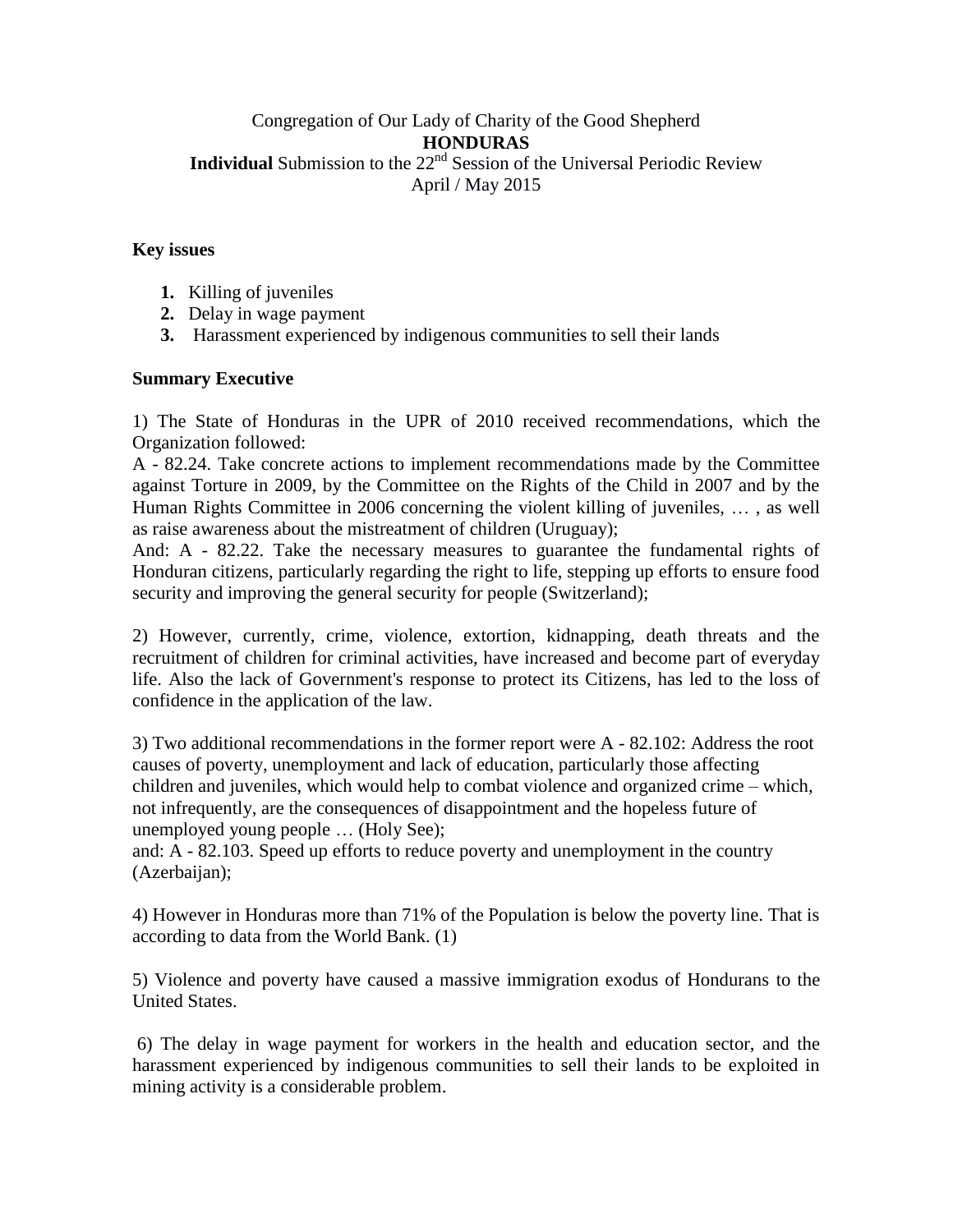#### **Background and Framework**

7) The Organization, the Congregation of Our Lady of Charity of the Good Shepherd is an international organization of women religious in special consultative status with the Economic and Social Council of the United Nations - ECOSOC since 1996, working particularly with women and girls in 73 countries.

Since 1961 the organization has accompanied women, youth and children, in the Sainte Mary Euphrasia Mission in the Germania Village, in Tegucigalpa, Honduras. The organization runs a microcredit program and provides integral support to families, illiterate women in extreme poverty, heads of household, with migrant background and working in the informal sector: wash and ironing with a very low remuneration. What they earn is insufficient to live because of the high cost of the basic basket.

# **Promotion and protection of Human Rights**

## **1. Killing of juveniles**

8) The organization is deeply concerned about the vulnerability and high risk that Honduran children, girls and young people are exposed to. Despite the fact that the National Policy of Prevention of Violence against Children and Youth was implemented and approved on February 2013 and even the Mobile Court was created - whose purpose is the resolution of smaller civil conflicts. These Mobile Courts also serve as filters to legally orient the population solving the conflicts. The cruel murders of children, young people remain alarming. It is not known who is behind these murders, it could be gangs or revenge. Any type of young people and children of any age are murdered.

9) 5 young people playing in a football field close to the organization were massacred. Never before happened such a criminal act. (2)

10) Furthermore, children who have relatives working in the United States are vulnerable to blackmail and often beaten because they have the benefits of remittances.

11) The Organization likes to bring hear the testimony of Mr. Zeid Ra'ad Al Hussein United Nations High Commissioner for Human Rights in his Update at the Opening of the  $27<sup>th</sup>$  HRC session ITEM 2 "More than 50,000 unaccompanied children have arrived in the USA since October 2013. They have been fleeing violence and deprivation in countries such as El Salvador, Guatemala and Honduras; some are as young as five years old. While the underlying causes of their flight involve poverty and inequality, the proximate trigger is their urgent fear of gang violence targeted specifically against children, as potential members of such gangs."

#### **The Organization recommends the following:**

**12) To create a Ministry of Social Policy with "Social Protection Floor", to review the fiscal Policy.**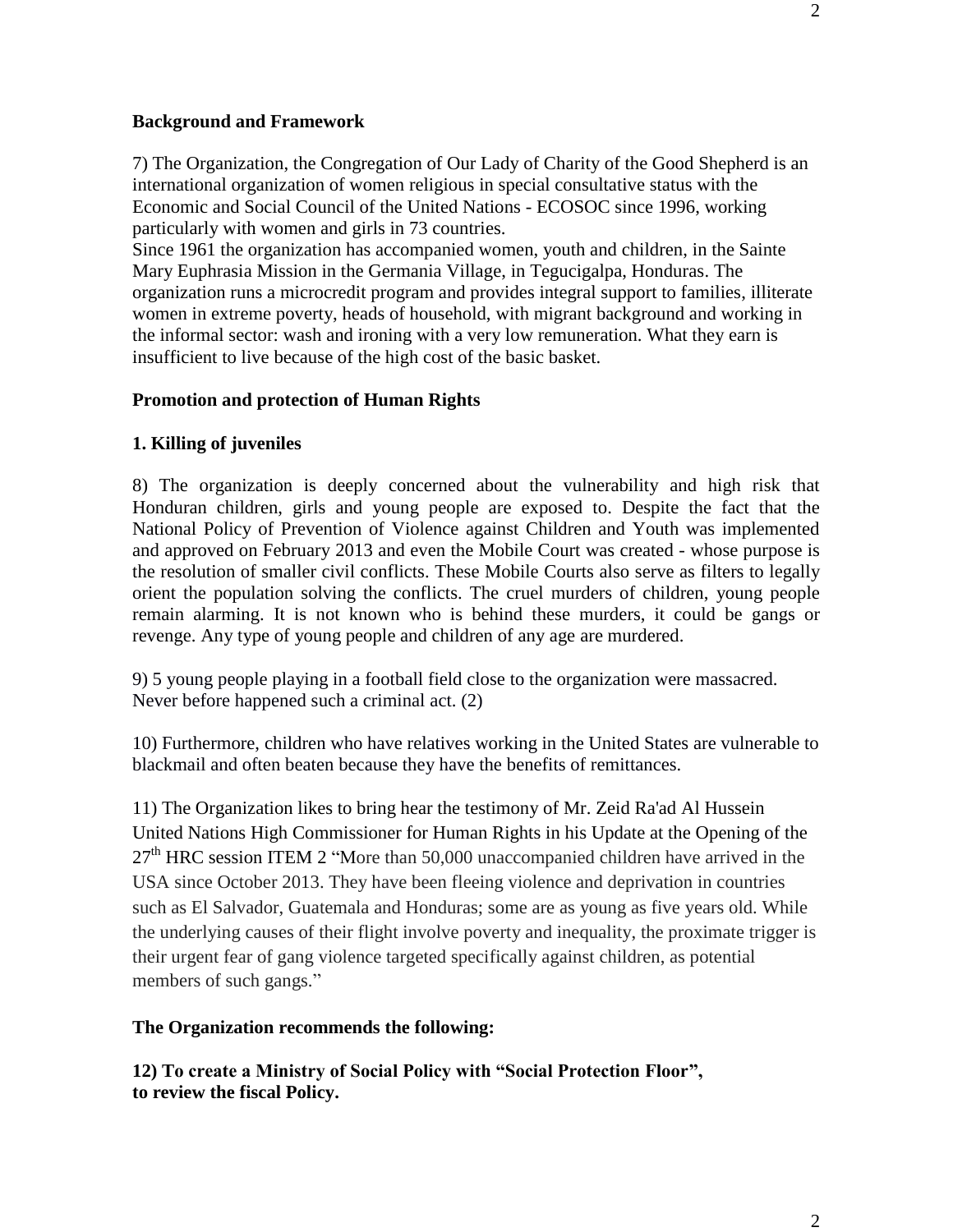**To raise awareness of the military and private sector, regarding funds for this new Social Ministry.**

**To design a Public Safety Policy, to reduce the level of violence and regains the trust of citizens.**

**To inform the public of the existence of the Mobile Court for the resolution of family conflicts; and expand coverage by providing human resources and financing to the Mobile Courts of Peace especially in the most violent municipalities. And to create awareness, against the family Revenge.**

# **2. Delay in wage payment**

13) Contract employees of the Ministry of Public Health Honduras, in the Metropolitan Region and Central District of Health do not receive back pay since March 2013, including 1500 nurses since January 2013 and other public employees in the health sector since 2012 do not receive their salary. (3)

14) Also workers from the Ministry of Education, with 7000 teachers, have not received salaries since June 2013. The same applies to 5000 teachers. (4)

# **The Organization recommends the following:**

**15) The amendment of article 129, statute 5 of the Honduran Constitution to hold accountability for the employer. (That article cites: "every worker has the right to earn a minimum wage.")**

**We recommend the following modification: every worker is entitled to receive a minimum salary and without delay.**

**training on Human Rights to political parties, specially the right to work (Universal Declaration of Human Rights, Article 23).**

# **3. Harassment experienced by indigenous communities to sell their lands**

16) Honduras is a multi-ethnic, multicultural and multilingual country. Whose indigenous population are: Pech, Nahua, Lencas, Tolupanes, Garifuna, Misquito, Tawahkas and Chorti and Afro-Antilles and they represent between 7 and 13% of the total population (IDB, 1999).

17) Honduras ratified the ILO Convention 169 in 1995 that establishes the "recognition of the aspirations of indigenous peoples, to take control of their own institutions and ways of life and their economic development". (5)

18) However many government decisions are made without consultation of the indigenous community, benefiting and granting power decision to mining corporations, who are pressing to people living in these communities so that they abandon their lands or to sell it at low prices - then set the mining companies.

19) Indigenous communities reject mining exploitation because it destroys the environment and does not allow the development of the community. The sources of water are taken for